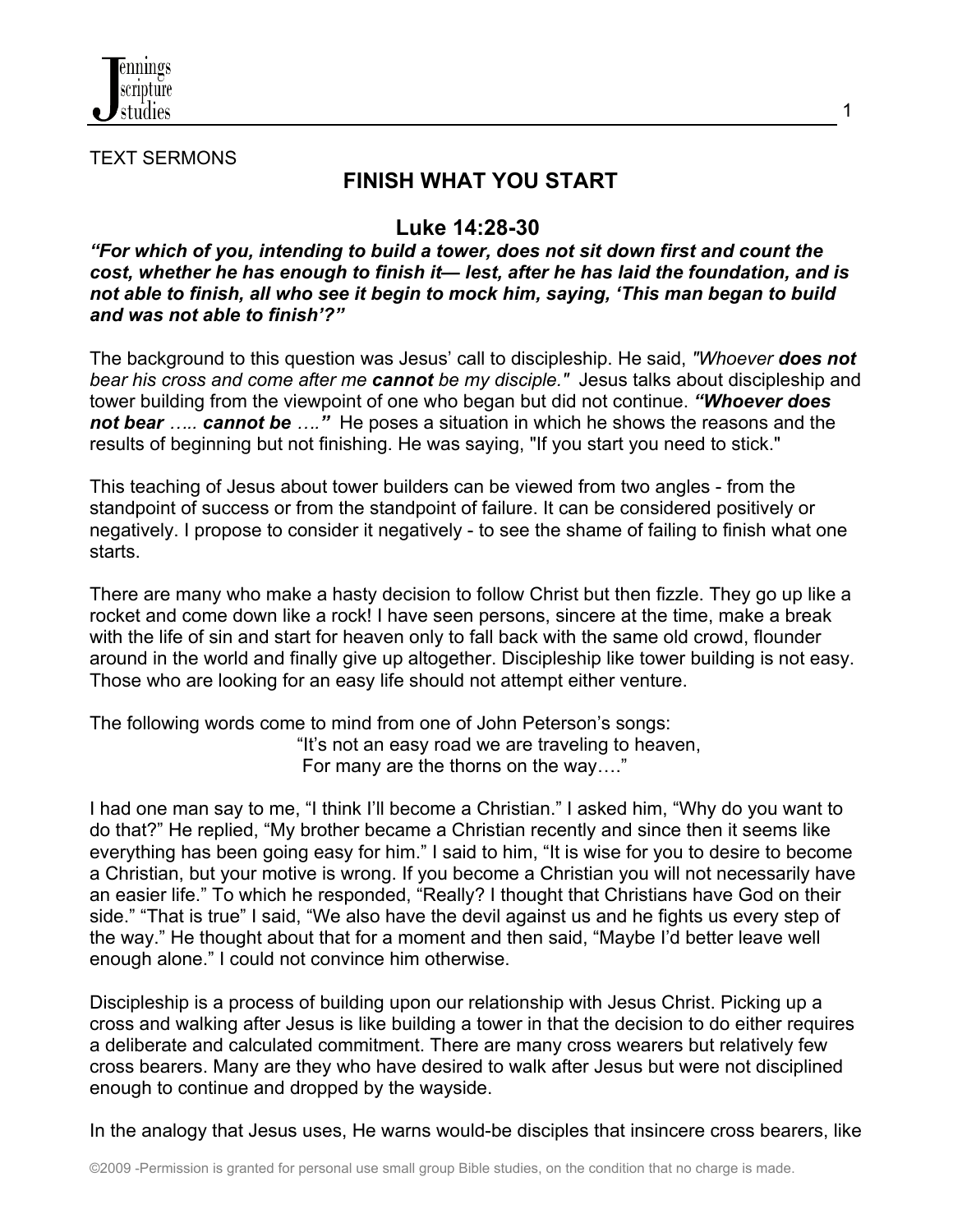

incompetent tower builders will not succeed. There are lessons from losers that can be learned if we look at Jesus teaching about tower builders from the viewpoint of one who commenced but did not complete. First, consider the Intended Mission:

#### **I. THE INTENDED MISSION.**

*"Which of you, intending to build a tower....."*

Building an actual edifice of stone or a saintly life is a task not to be undertaken lightly. Tower building and discipleship have this in common: both are public undertakings that are conspicuous to all. When we announced our intention to follow Jesus Christ we invited attention!

You cannot hide a tower. When building a testimony or a tower you will be observed by others. You will have the scrutiny and observation of the public. Therefore, follow through with your intention to be an outstanding disciple of Jesus Christ.

Every believer should intend to build a towering testimony for Jesus Christ, however, while intentions are good, the intention will become a pretension unless there is completion! Good intentions and good eggs will spoil unless they are soon hatched! Therefore, one needs to know what is involved before beginning.

#### **II. THE INITIAL MISTAKE.**

*"Which of you, intending to build a tower, does not sit down first…"*

Why do persons fail in their mission, whether temporal or eternal? Most of the time is the result of insufficient preparation and planning. Jesus did not rule out common sense and forethought. He spoke of the planning that goes into building a tower. Jesus said that anyone who is going to build sits down and meditates -- thinks things through, but the one who does not finish does not pause and plan.

The one who fails to finish does not think and consequently does not have his priorities in order. Notice the word *"first"* -- There are some things that are "first." If you want to finish what you start you must get your priorities in order. One lesson that this generation needs to learn is to get off their feet and on to their seat once in a while! This has been called the "Go Go" generation. But you cannot always be on the "go" and be in the "know."

If we are going to build we must visualize, strategize, organize and devise a plan of action. That requires contemplation. Regardless of what our intention might be, unless we "*sit down first"* we are not likely to succeed. The person who fails to finish does not think things through. An introductory enthusiasm will carry one only so far. All too often Christian craniums are not engaged when they enlist.

This is the age of the Talk Show on TV and radio. There is more talk than show in most cases - sound with no substance! They remind me of what goes on in many church circles. Some Christians get together and talk a good game but away from church many of those same persons do not walk a good walk! It is always the better part of wisdom to inform the brain before the mouth is open!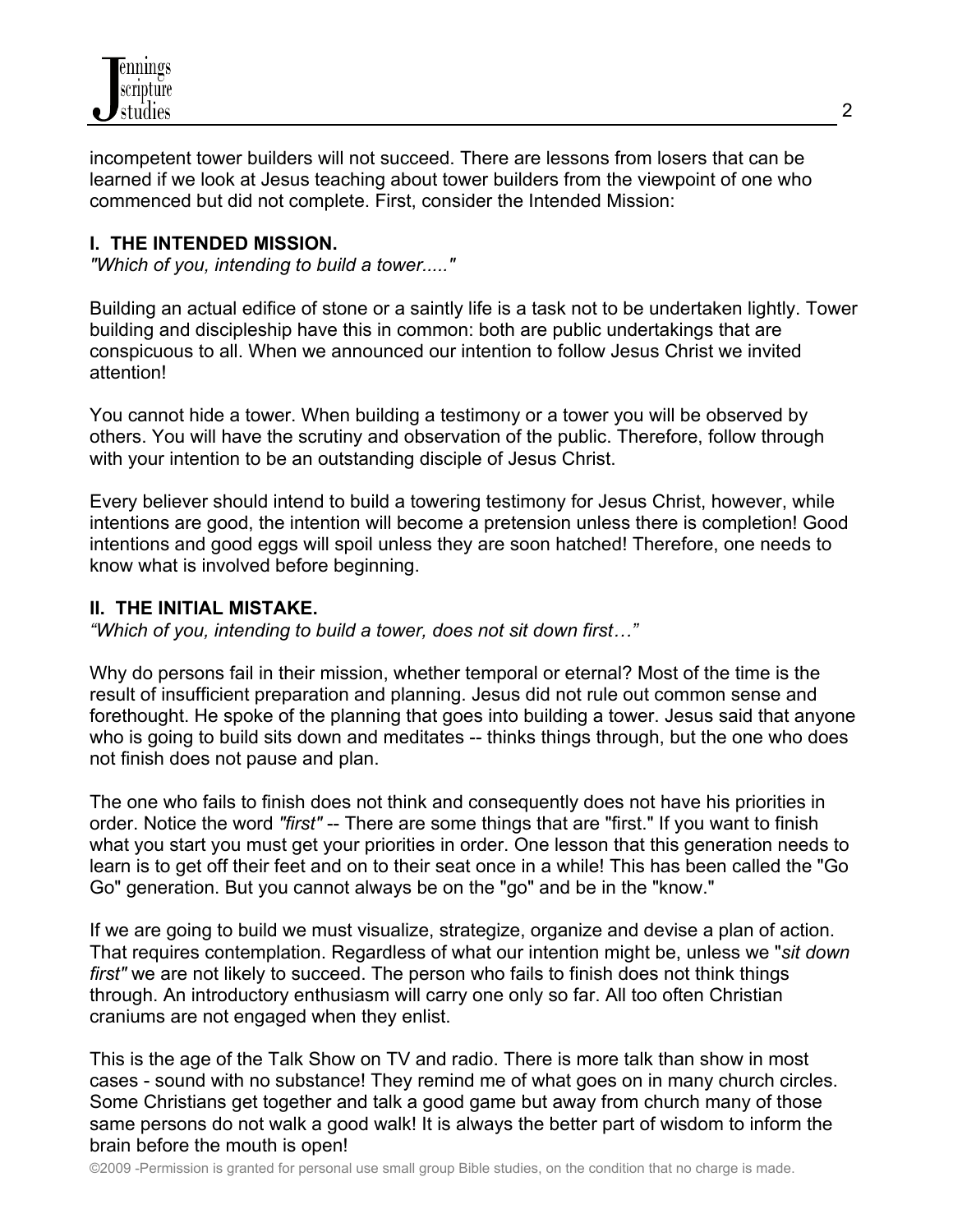I heard a good definition of "thinking" given by a third grader: "Thinking is when you keep your mouth shut and your head keeps on talking to its self." Some people are like automatic elevators -- they can remember but they can't think. Consequently, they are always popping up and going down! Meditation has been called the lost art of the 20th century. Thomas Watson said, "Thought stirs the will to create." Emerson said, "The ancestor of every action is a thought."

> *"The mind is a garden Where thought flowers grow, The thoughts that we think Are the seeds that we sow."*

We cannot think in terms of failure and then succeed; we cannot think in terms of weakness and be strong; we cannot think in terms of fear and be courageous; we cannot think in terms of doubt and have faith! *"As a man thinks in his heart so is he."* The person who does not *"sit down first"* and think things through fails to finish what he starts. This is his initial and fatal mistake.

Proverbs chapter 9 begins with this statement: *"Wisdom has built her house."* The wise builder pauses and plans before proceeding. The unwise builder does not "*sit down first*" and think things through, prioritizing the undertaking. Instead, he rushes into things thoughtlessly, acts in haste and repents at leisure.

### **III. THE INVESTMENT MISCONCEPTION.**

*"For which of you, intending to build a tower, does not sit down first and count the cost…"*

Jesus declared that all who wish to become His disciples must count the cost. He said that failure to do so is to act foolishly – like a builder who impulsively starts a project without considering what it will cost. When He spoke of discipleship, He emphasized its difficulties, demands and dangers. He never invited people to follow Him by deluding them with false impressions. He wanted those who followed Him to do so with eyes wide open. He made it clear that salvation is free, but discipleship is costly.

The person who does not finish what he starts is the person who does not, at the outset, calculate the cost. This is the person who writes a check to the lumber company one day and it bounces the next day. It comes back marked, "Insufficient Funds." This is the fellow who did not have "sense" or "cents!"

He was neither a logician (because he did not think) or a mathematician (because he went bankrupt). You cannot expect to erect a skyscraper for the same price as a birdhouse. You cannot expect a \$1000 return on a 10 cent investment! If you are going to finish what you start you must count the cost, whether you do business with God or man! And it costs to build a towering life for Jesus Christ. However, it is more costly not to build for Him! If you are going to finish what you start it will cost, among other things:

### *The price of preparation.*

Here is a lesson from one of the lesser of God's creatures: *"Go to the ant, you sluggard! Consider her ways and be wise, which, having no captain, overseer or ruler, provides her*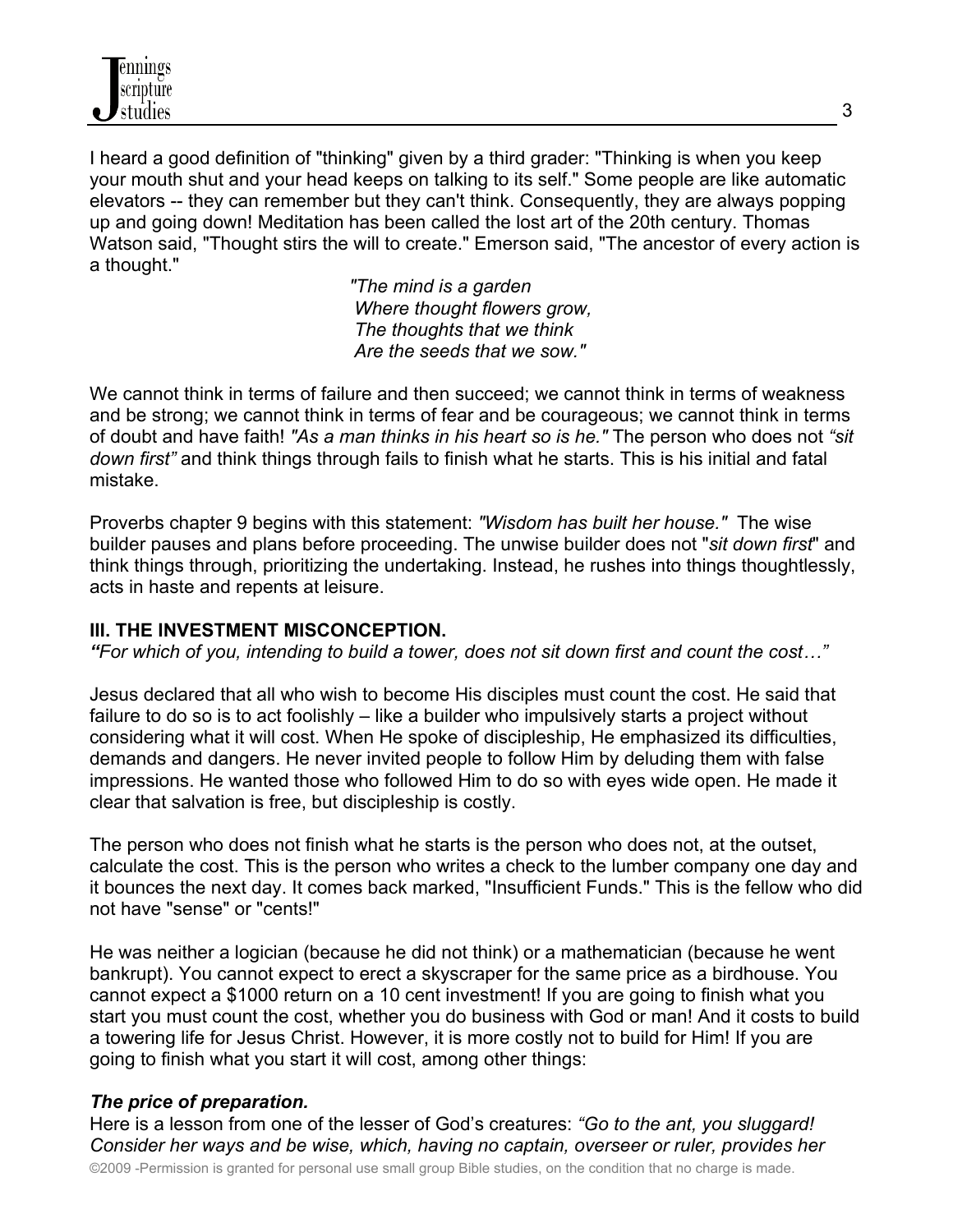*supplies in the summer, and gathers her food in the harvest."* (Prov. 6:6-8)

The lesson from the ant is "Be Prepared!" That also is the motto of the Boy Scouts of America. If you are going to pay the price of being a towering disciple of Jesus Christ, you must be willing to pay the price of being prepared. That means that you may have to:

*Forgo some things*. For example: the latest fads and fashions, some social events, maybe even food and sleep, etc.

*Undergo some things.* Some testings, tauntings, temptations; some hardships, some hurdles and even some hatred, etc.

*Let go some things.* Let go of the past, let go of some person, let go of something precious to gain something more precious, etc.

## *The price of perseverance.*

The words, "*not able to finish it"* in v.29, indicate, among other things, a lack of perseverance. Perseverance is "stick-to-it-iveness"! My homemade definition of perseverance is: "Keep on purring regardless of how severe things may be!" Think of the postage stamp - its usefulness consists in its ability to stick to one thing until it gets to its destination! Diamonds are lumps of coal that endured pressure!

## *The price of perspiration.*

Building anything requires the expenditure of energy whether mental, physical, emotional or spiritual. Thomas Edison said, "Success is one percent inspiration and 99% perspiration." Unfortunately, there are some Christians whose favorite song is "Jesus paid it all." That's as far as they ever go in singing that song. They never continue and sing, "All to Him I owe." The word "sacrifice" is not in their vocabulary. When they first heard the gospel they leaped before they looked -- they did not count the cost and are not willing to pay the price of preparation, perseverance or perspiration.

## **IV. THE INCOMPLETE MONUMENT.**

*"not able to finish"*

The landscape of history is strewn with half-built, unfinished buildings and lives. They were begun with good intentions but, for whatever reasons, were never completed. Incomplete monuments are monuments to either folly or faithlessness – in either case they are monuments to failure. A task half done is as useless as a task never begun.

What started out to be a refuge became a ruin; what started out to be a tower became a travesty and advertises the incompetence and or insincerity of the one who initiated the project. Such monuments emphasize the importance of finishing what one starts.

## **V. THE INEVITABLE MOCKERY.**

..... after he has laid the foundation, and is not able to finish, all who see it begin to mock *him, saying, 'This man began to build and was not able to finish'…."*